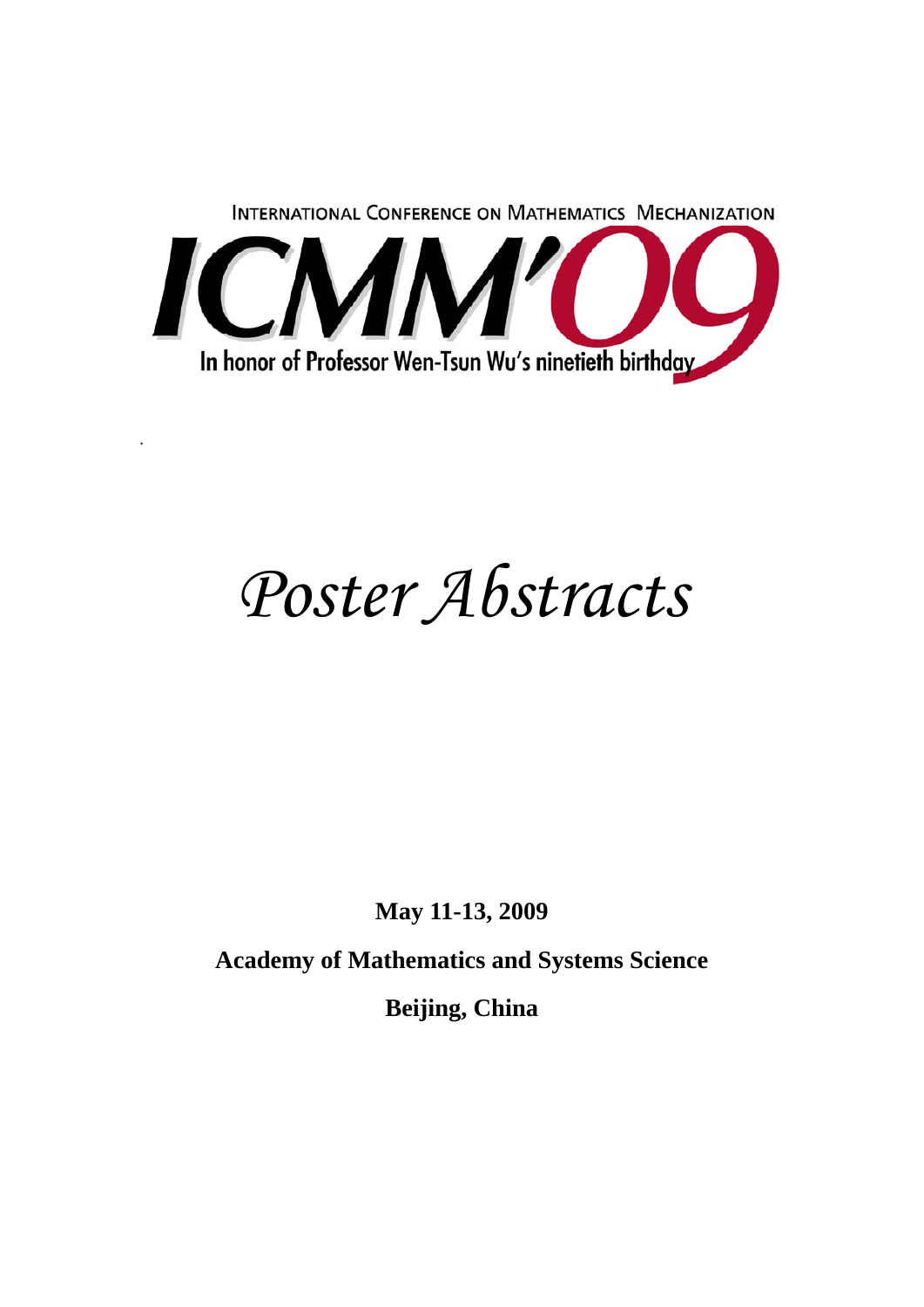## Computing Cylindrical Algebraic Decomposition via Triangular Decomposition

Changbo Chen, Marc Moreno Maza, Bican Xia and Lu Yang Email: moreno@scl.csd.uwo.ca, luyang@casit.ac.cn

Cylindrical algebraic decomposition is one of the most important tools for computing with semi-algebraic sets, while triangular decomposition is among the most important approaches for manipulating constructible sets. In this paper, for an arbitrary finite set  $F \subset R[y_1, \ldots, y_n]$  we apply comprehensive triangular decomposition in order to obtain an F-invariant cylindrical decomposition of the n-dimensional complex space, from which we extract an  $F$ -invariant cylindrical algebraic decomposition of the  $n$ -dimensional real space. We report on an implementation of this new approach for constructing cylindrical algebraic decompositions.

## Implicitization and Parametrization of Steiner Surfaces Using Moving Surfaces

Falai Chen and Xuhui Wang University of Science and Technology of China, China Email: chenfl@ustc.edu.cn,wangxh05@mail.ustc.edu.cn

A Steiner surface is a quadratically parametrizable surface without base points. To make Steiner surfaces more applicable in Computer Aided Geometric Design and Geometric Modeling, this paper discusses implicitization, parametrization and singularity computation of Steiner surfaces using the moving surface technique. For implicitization, we prove that there exist two linearly independent moving planes with total degree one in the parametric variables. Unifying with the work of Cox et al. (2000), the implicit equation can be expressed as a  $3 \times 3$  determinant. Inversion formula and singularities for the Steiner surface can also be easily computed from the moving planes. For parametrization, we first compute the singularities of the Steiner surface in implicit form. Based on the singularities, we can find some special moving planes, from which a quadratic parametrization of the Steiner surface can be retrieved.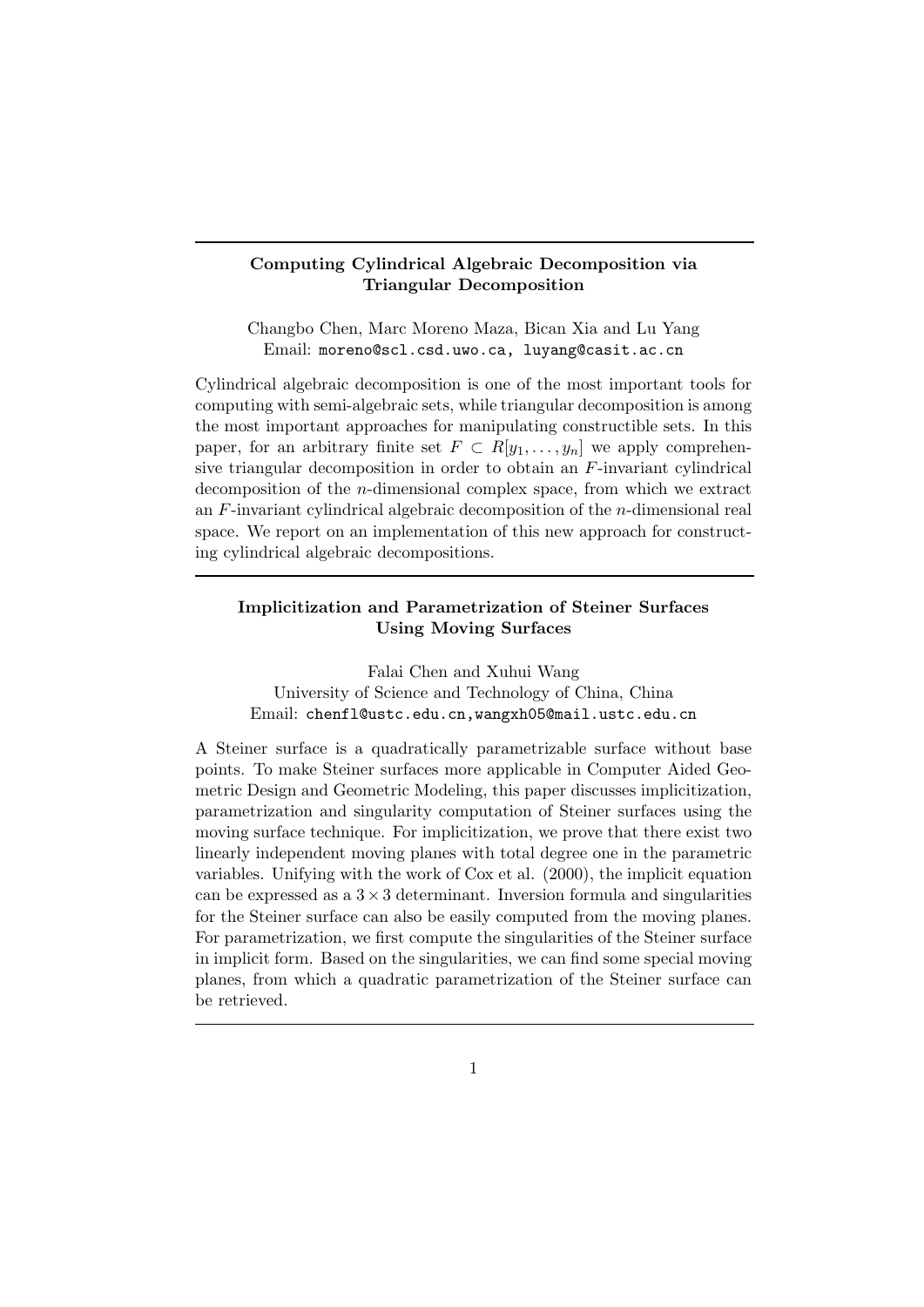## A Speed-Up of the Hermite Reduction for Rational Functions

Shaoshi Chen Ziming Li Key Lab of Mathematics Mechanization, AMSS, Chinese Academy of Sciences, China Email: schen@amss.ac.cn, zmli@mmrc.iss.ac.cn

The Hermite reduction decomposes a rational function  $f(x)$  into two rational functions  $q(x)$  and  $h(x)$  such that

$$
f = \frac{dg}{dx} + h,
$$

and that  $h$  has a square-free denominator. The reduction is a basis for many algorithms in symbolic integration.

Let  $K$  be the coefficient field of rational functions. During the Hermite reduction, the following two calculations frequently occur:

• Given  $b, a_1, \ldots, a_m$  in  $K[x]$ , compute r in  $K[x]$  such that

 $deg(r) < deg(b)$  and  $a_1 \cdots a_m \equiv r \mod b$ .

• Given  $b, a_1, \ldots, a_m$  in  $K[x]$  with  $gcd(b, a_i) = 1$  for  $i = 1, \ldots, m$ , compute  $s, t \in K[x]$  such that

$$
deg(s) < deg(b)
$$
 and  $sa_1 \cdots a_m + tb = 1$ .

The first calculation requires polynomial division, and the second requires the extended Euclidean algorithm (EEA). Instead of expanding  $a_1 \cdots a_m$  or using division and EEA naively, we compute  $r$ ,  $s$ , and  $t$  using the factors. Importing this trick into the Hermite reduction algorithm (linear version) in  $[1]$ , we gain a significant speed-up when K is a field of rational functions in other variables.

The poster outlines our idea, reports experimental results, and presents an application in the construction of Zeilberger pairs for bivariate rational functions.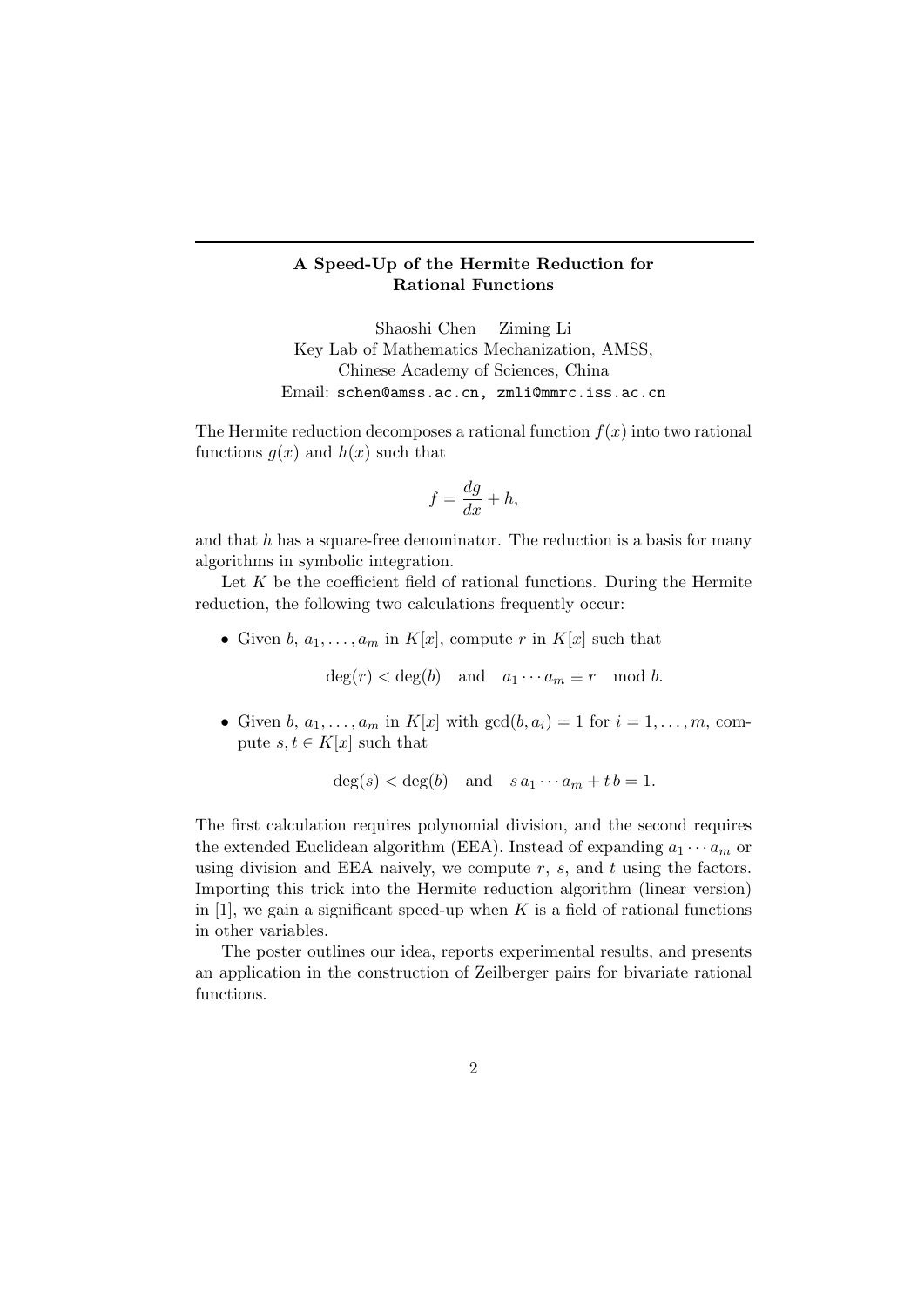# References

[1] M. Bronstein. Symbolic Integration I: Transcedental Functions, second edition, Springer-Verlag, 2005.

## Ambient Isotopic Meshing of Implicit Algebraic Surface with Singularities

Jin-San Cheng<sup>1,2</sup>, Xiao-Shan Gao<sup>1</sup>, Jia Li<sup>1</sup> <sup>1</sup>Key Lab of Mathematics Mechanization, AMSS, CAS, China <sup>2</sup>Loria, INRIA Nancy, France Email: jcheng@amss.ac.cn, xgao@mmrc.iss.ac.cn

A complete method is proposed to compute a certified, or ambient isotopic, meshing for an implicit algebraic surface with singularities. By certified, we mean a meshing with correct topology and any given geometric precision. We propose a symbolic-numeric method to compute a certified meshing for the surface inside a box containing singularities and use a modified Plantinga-Vegter marching cube method to compute a certified meshing for the surface inside a box without singularities. Nontrivial examples are given to show the effectiveness of the algorithm. To our knowledge, this is the first method to compute a certified meshing for surfaces with singularities.

m-Hilbert Polynomial and Arbitrariness of the General Solution of Partial Differential Equations

Qi Ding and Hongqing Zhang Dalian University of Technology, China Email: dingqi.dl@gmail.com,zhanghq@dlut.edu.cn

Using the framework of formal theory of partial differential equations, we consider a method of computation of the m-Hilbert polynomial (i.e. Hilbert polynomial with multivariable), which generalizes the Seiler's theorem of Hilbert polynomial with single variable. Next we present an approach to compute the number of arbitrary functions of positive differential order in the general solution. Finally, as applications the Maxwell equations and weakly overdetermined equations are considered.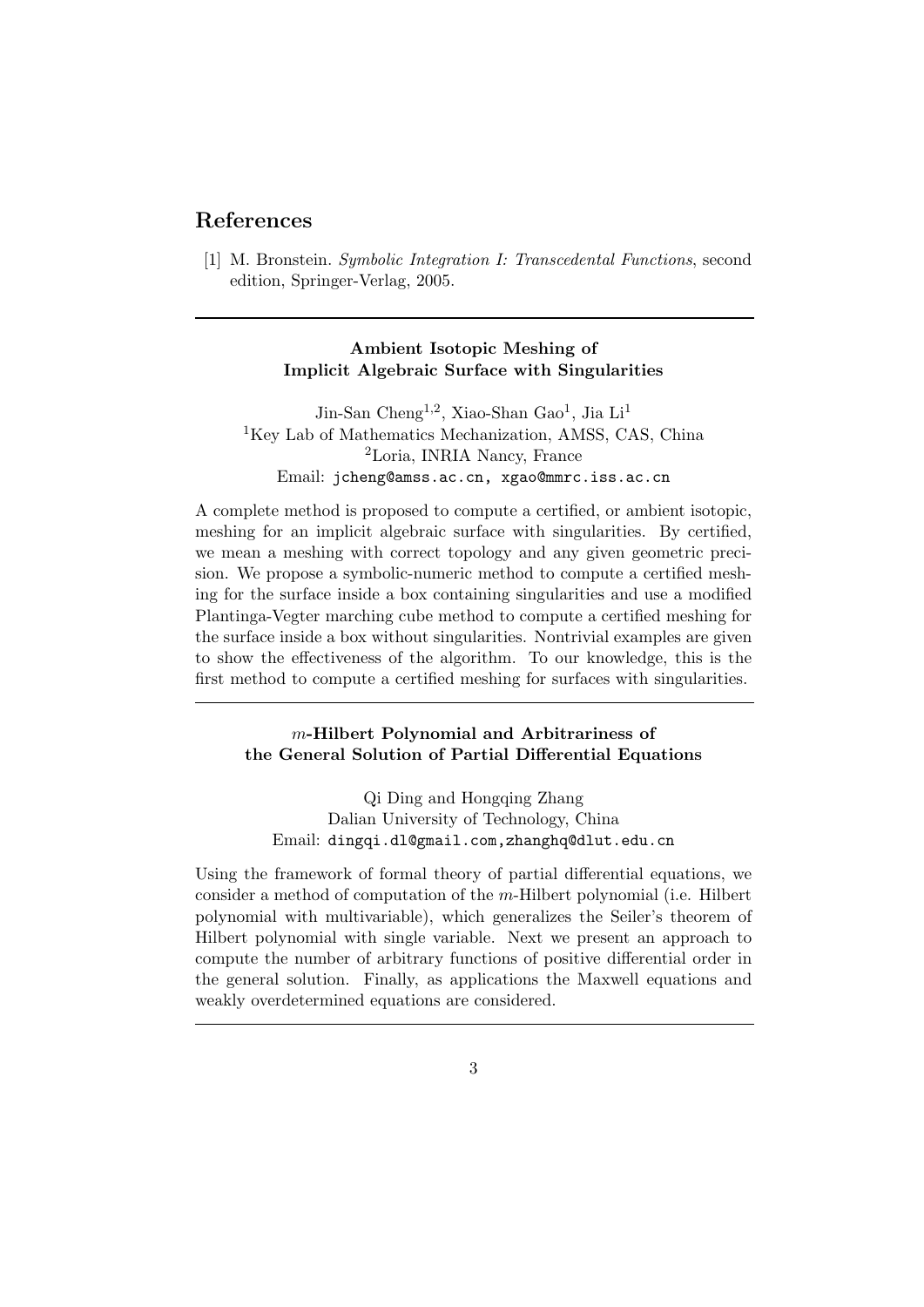## Efficient Characteristic Set Algorithms for Equation Solving in Finite Fields

Xiao-Shan Gao and Zhenyu Huang Institute of Systems Science, AMSS, CAS, China Email: xgao@mmrc.iss.ac.cn, huangzhenyu@mmrc.iss.ac.cn

Efficient characteristic set methods for computing solutions of a polynomial equation system in a finite field are proposed.

We introduce the concept of proper triangular sets and prove that proper triangular sets are square-free in certain sense. We present an improved algorithm which can be used to reduce the zero set of an equation system in general form as the union of zero sets of proper triangular sets. As a consequence, we can give an explicit formula for the number of solutions of an equation system.

We also give a characteristic set method for equation solving in  $F_2$  with better complexity bounds than the general characteristic set method. The methods are implemented and extensive experiments show that they are quite efficient for solving a class of equations raised in analyzing stream ciphers.

Keywords: Characteristic set, ascending chain, finite field, Boolean functions.

## Multiple Small-Amplitude Limit Cycles for Polynomial Lienard Systems

Bi He<sup>1</sup>, Suqing Lin<sup>2</sup> Zhengyi Lu<sup>1,2</sup> and Yong Luo<sup>1</sup> <sup>1</sup>Wenzhou University, China <sup>2</sup>Sichuan Normal University, China Email: zhengyilu@hotmail.com

Consider a Liénard system

$$
\ddot{x} + f(x)\dot{x} + g(x) = 0,
$$

where  $f(x)$  and  $g(x)$  are polynomials. Let  $F'(x) = f(x)$ ,  $\dot{y} = -g(x)$ , we can rewrite it into a two-dimensional form

$$
\dot{x} = y - F(x), \ \dot{y} = -g(x). \tag{1.1}
$$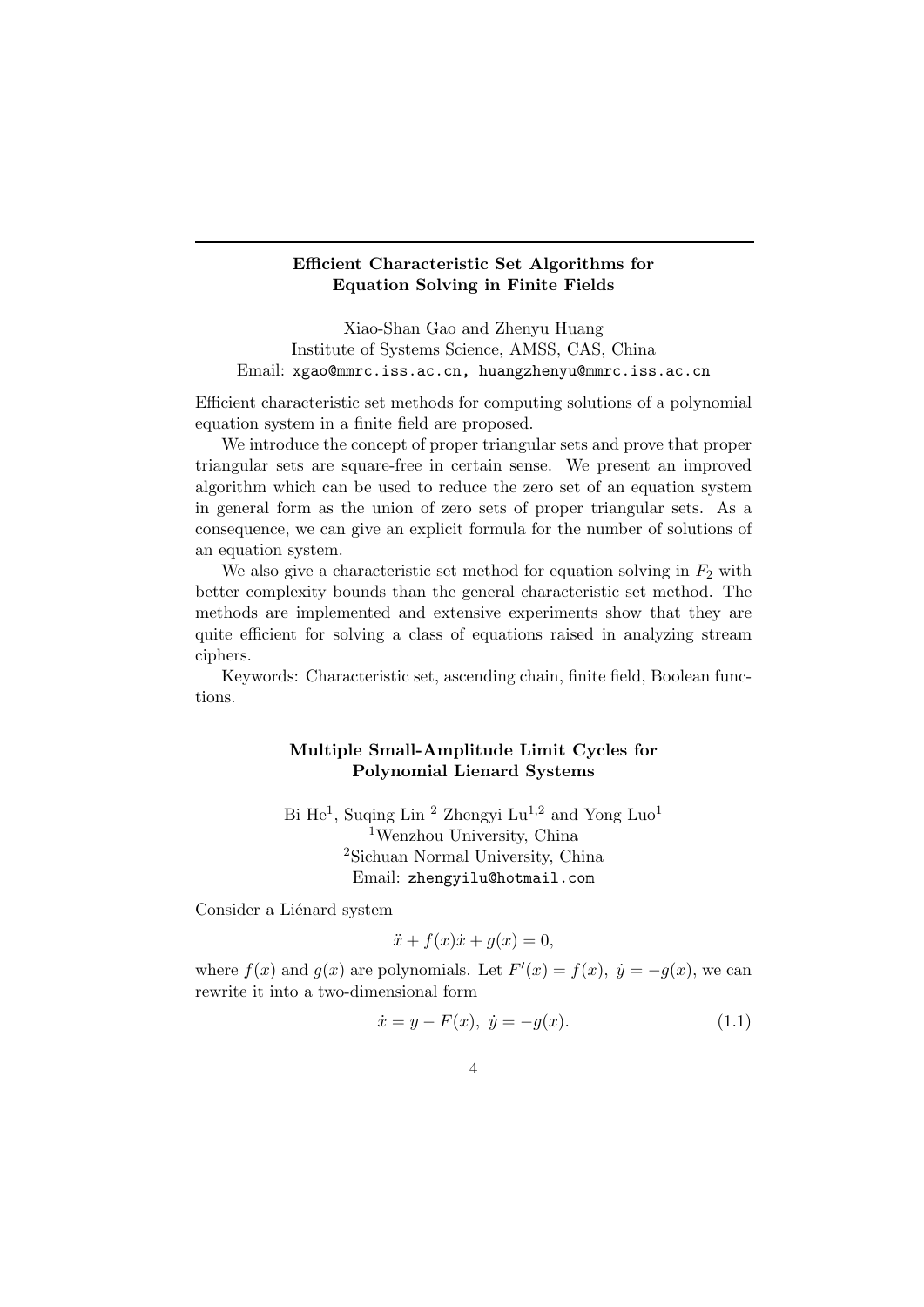Let  $H(i, j)$  denote the maximumal number of limit cycles, where i is the degree of  $f$  and  $j$  the degree of  $g$ . In 1977, Lins, de Melo and Pugh considered system  $(1.1)$  and proved that  $H(2,1)=1$ . They conjectured that if  $i = 2n$  or  $2n + 1$ , there could be no more than n limit cycles for system  $(1.1)$ . Coppel proved that  $H(1,2)=1$ . In 1996 and 1997, Dumortier and Li proved that  $H(1,3)=1$  and  $H(2,2)=1$ .

The global results for the maximal number of limit cycles for system (1.1) are relatively few. In recent years many results have been obtained for small amplitude limit cycles for system (1.1). We use  $\hat{H}(i, j)$  to denote the maximal number of small amplitude limit cycles, which can be bifurcated within a small neighborhood of the origin for system (1.1).

As we all known, the first step for constructing small amplitude limit cycles is to compute the Liapunov quantities (or focal values) for a system and then to solve the principal unknown from the corresponding polynomial of Liapunov quantities after triangularizing all of them. In this paper, we shall deal with the triangularized polynomials of Liapunov quantities by an algorithm of real root isolation without solving the principal unknowns and then construct small amplitude limit cycles based on the independence of these Liapunov quantities.

Based on an algorithm for computing focal values given by Chicone C. and Jacobs M.[1] and an algorithm of real root isolation for multivariant polynomials by Lu Z.Y., He B. and Luo Y. [4], an algorithmic construction of small amplitude limit cycles for a class of Liénard systems is proposed. The maximal number of small amplitude limit cycles for a class of Liénard systems are obtained.

**THEOREM 1.** [2, 3, 4]  $\hat{H}(7, 4) = 8$ ,  $\hat{H}(7, 5) = 9$ ,  $\hat{H}(8, 4) = 9$ ,  $\hat{H}(5, 5) =$ 6,  $\hat{H}(6,5) = 8$ ,  $\hat{H}(4,6) = 7$ ,  $\hat{H}(5,6) = 8$ ,  $\hat{H}(4,7) = 8$ ,  $\hat{H}(4,8) = 9$ ,  $\hat{H}(8,5) =$ 10.

Furthermore, we have a result for some general value  $\hat{H}(n, m)$ .

**THEOREM 2.** [4] 
$$
n+1-\left[\frac{n+2}{m+1}\right] \leq \hat{H}(n,m) \leq n+m-1-\left[\frac{n+2}{m+1}\right].
$$

# References

[1] Chicone C. and Jacobs M., Bifurcation of critical periods for plane vector fields, Tran. AMS, 1989, 433-486.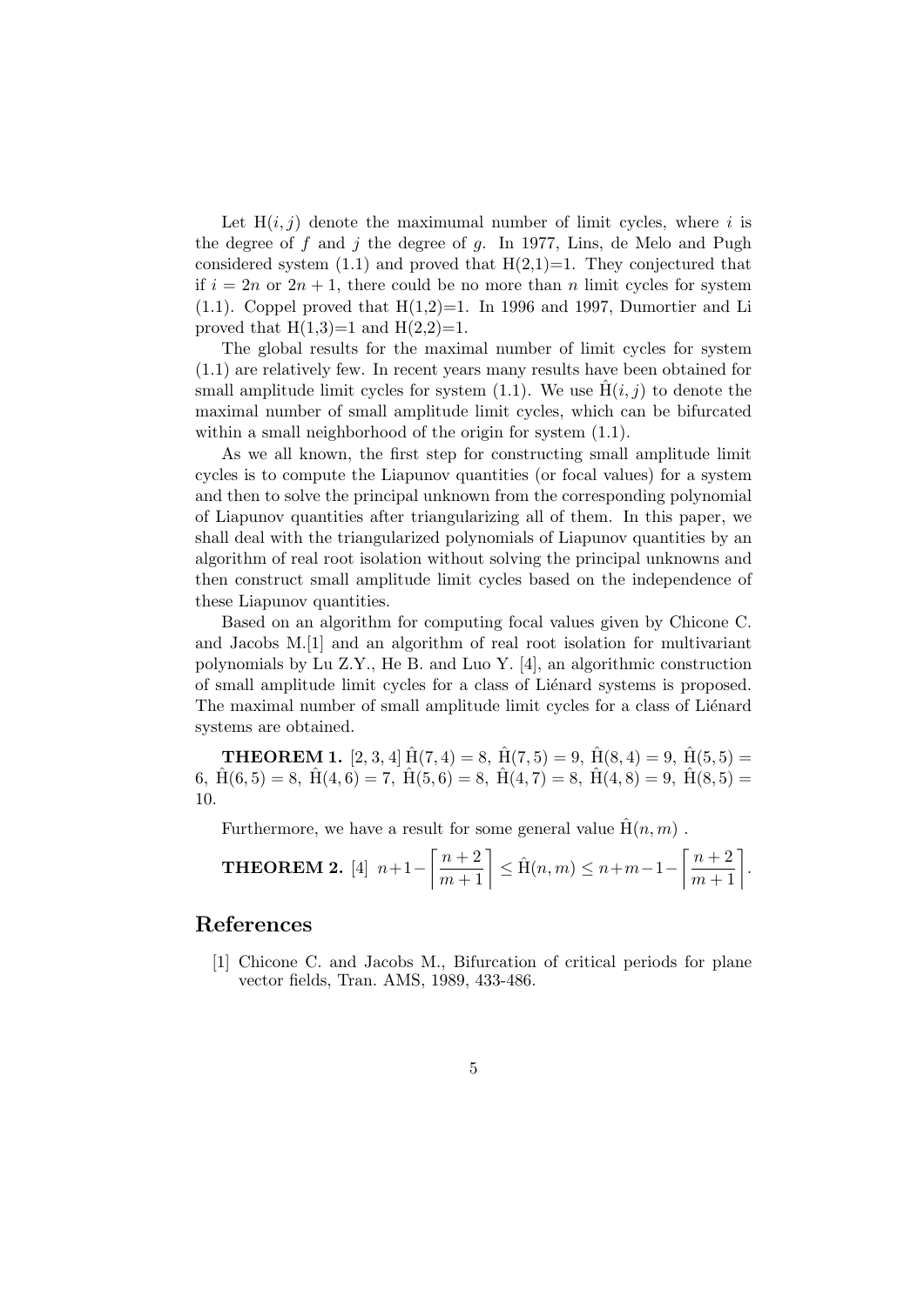- [2] He B. Lin S. Lu Z., The Construction of Small-amplitude Limit Cycles for Liénard Systems Based on an Algorithm of Real Root Isolation, preprint.
- [3] Lin S. Lu Z., The Number of Small Amplitude Limit cycles for a polynomial Liénard system with degrees  $(8,5)$ , preprint.
- [4] Lu Z.Y., He B., Luo Y. An algorithm of real root isolation for polynomial systems, Sci. Press, 2004 (in Chinese).

## Quasi-Classical Semantics and Tableau Calculus of Description Logics for Paraconsistent Reasoning in the Semantic Web

Hui Hou<sup>1</sup> and Jinzhao Wu<sup>1,2</sup> <sup>1</sup>Chengdu Institute of Computer Applications,CAS, China <sup>2</sup>Beijing Jiaotong University, China Email: houhui06@mails.gucas.ac.cn, himrwujz@yahoo.com.cn

The forthcoming Semantic Web evolving from the current World Wide Web is designed to define the semantics of information and services on the web, thereby endowing the web with intelligence to automatically reason about the web contents. Description Logics (DLs) play a substantial role in the Semantic Web, since they underlie the W3Crecommended Web Ontology language (OWL), which is derived from ontology research in Artificial Intelligence (AI) in order to achieve the goal of the Semantic Web. However, the knowledge and data in the Semantic Web are large-scale, dispersive, multiauthored and therefore usually inconsistent. It is reasonable and imperative to develop practical reasoning techniques for inconsistent ontologies. In this paper, we propose a new type of paraconsistent description logics based on Hunters Quasi- Classical Logic (QCL), which are termed as Quasi-Classical Description Logics (QCDLs). QCDLs avoid logical explosion. We construct a semantic tableau calculus for QCDLs. Furthermore, we define a sound, complete and decidable consequence relation based on the calculus. These enable an complete framework for paraconsistent reasoning in the Semantic Web. A comparison with other key paraconsistent description logics is also given. It is shown that QCDLs possess more expressive semantics and stronger reasoning capability, and that its connectives behave classically at the object level.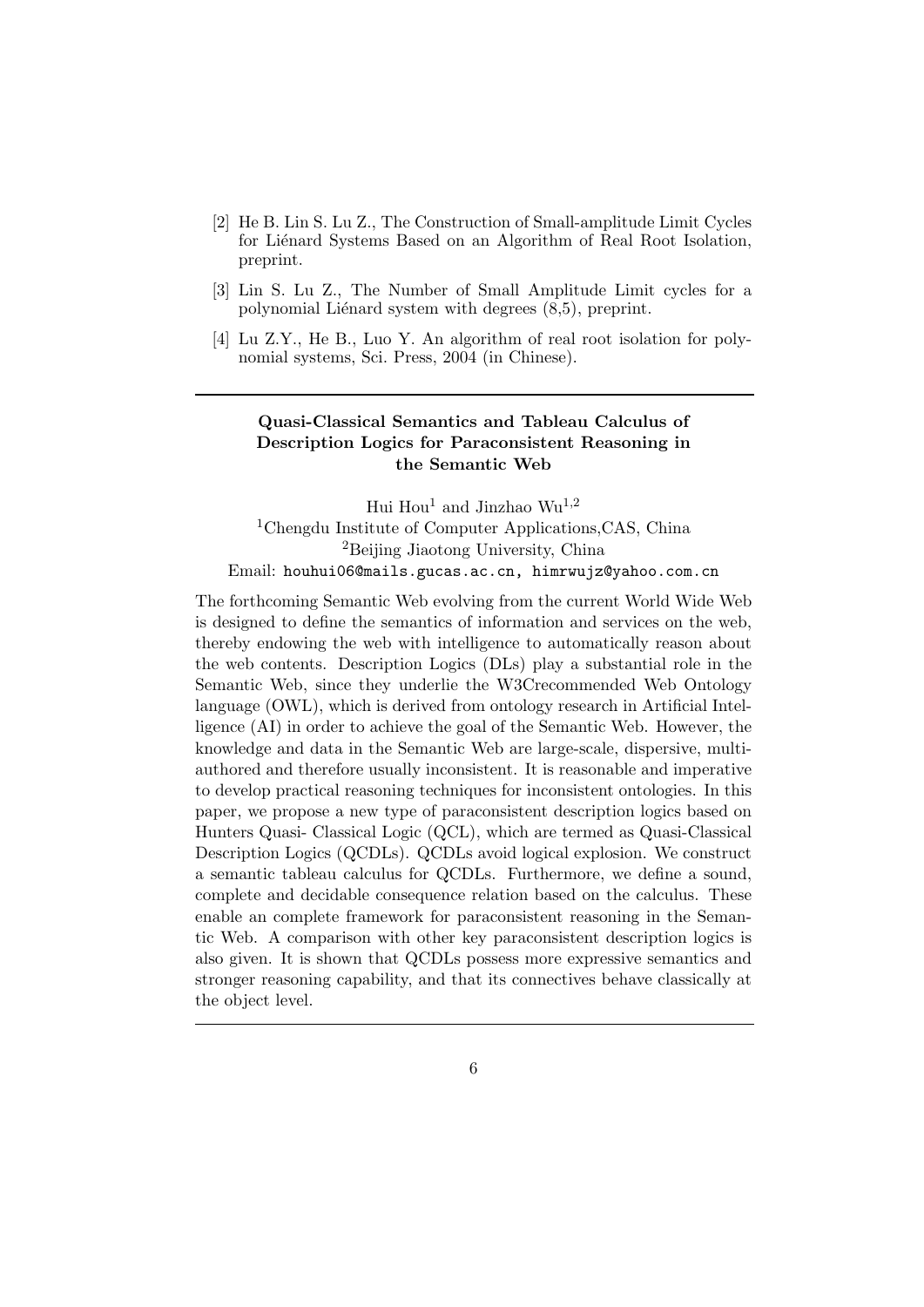#### A New Advance in Dense Packing of Equal Circles in a Circle

( In honor of Prof. Wen-Tsun Wu's ninetieth birthday )

Wenqi Huang and Tao Ye Huazhong University of Science and Technology, China Email: wqhuang@mail.hust.edu.cn

The problem is to find a densest packing of  $N(N = 1, 2, 3, ...)$  equal disks which can be put in a possibly smallest circular container.

A quasi-physical descent strategy and a quasi-physical basin-hopping strategy are proposed. By a combining of these two strategies, a global optimization algorithm is formed to solve the problem.

The best-known packings of  $N(N = 1, 2, 3, ..., 150)$  equal circles in a circle were used to test this algorithm.

The algorithm achieved 33 new packings which are better than the bestknown ones in literature.

Keywords: packing; equal circles; quasi-physical algorithm; combinatorial optimization.

## Exact Certification in Global Polynomial Optimization via Sums-of-Squares of Rational Functions with Rational Coefficients

Erich Kaltofen<sup>1</sup>, Bin Li<sup>2</sup>, Zhengfeng Yang<sup>3</sup> and Lihong Zhi<sup>2</sup> <sup>1</sup>North Carolina State University, USA kaltofen@math.ncsu.edu; http://www.kaltofen.us <sup>2</sup>Key Laboratory of Mathematics Mechanization, AMSS, China {bli,lzhi}@mmrc.iss.ac.cn; http://www.mmrc.iss.ac.cn/~lzhi/ <sup>3</sup>East China Normal University, China zfyang@sei.ecnu.edu.cn

We present a hybrid symbolic-numeric algorithm for certifying a polynomial or rational function with rational coefficients to be non-negative for all real values of the variables by computing a representation for it as a fraction of two polynomial sum-of-squares (SOS) with rational coefficients. Our new approach turns the earlier methods by Peyrl and Parrilo at SNC'07 and ours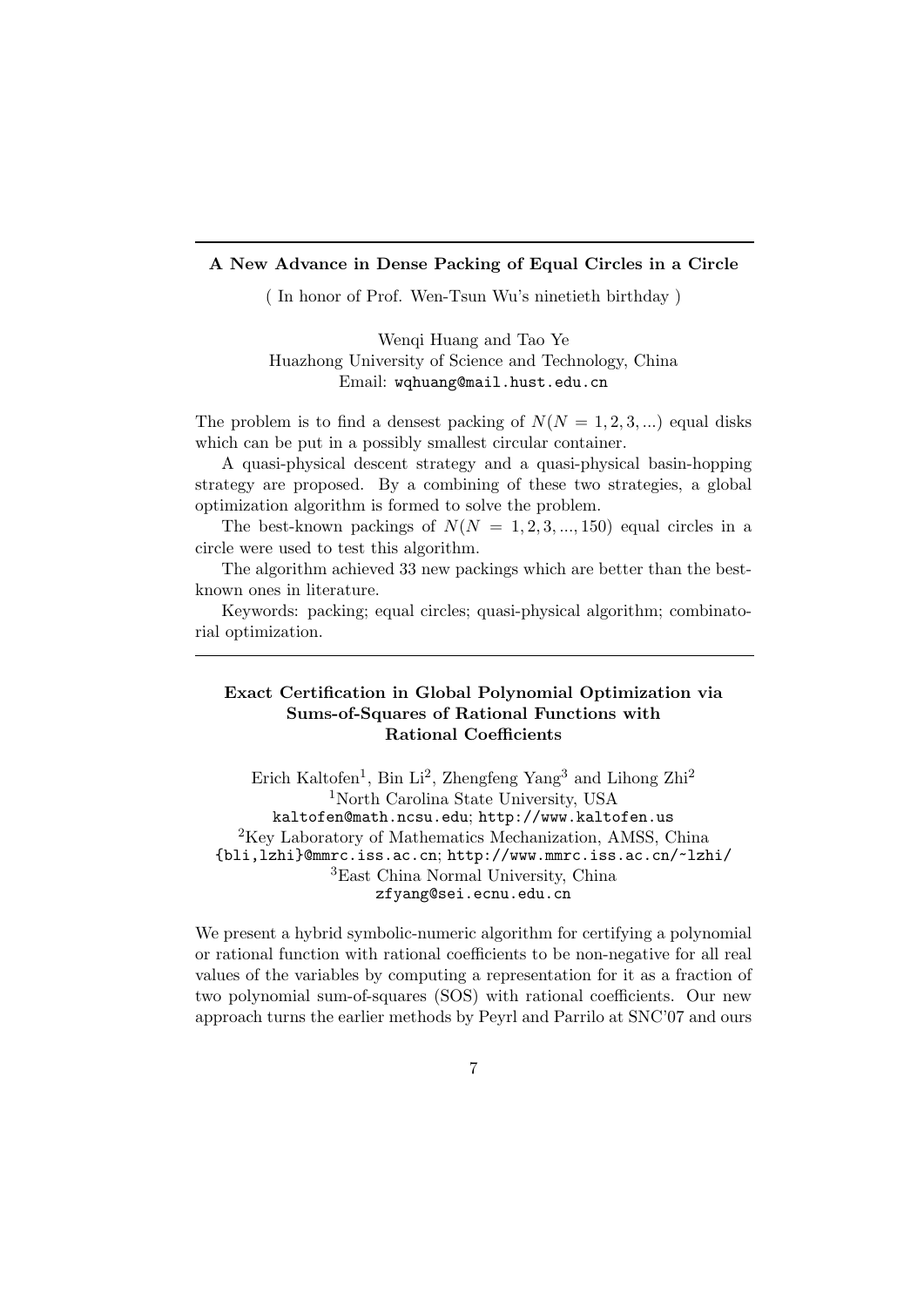at ISSAC'08 both based on polynomial SOS, which do not always exist, into a universal algorithm for all inputs via Artin's theorem.

Furthermore, we scrutinize the all-important process of converting the numerical SOS numerators and denominators produced by block semidefinite programming into an exact rational identity. We improve on our own Newton iteration-based high precision refinement algorithm by compressing the initial Gram matrices and by deploying rational vector recovery aside from orthogonal projection. We successfully demonstrate our algorithm on 1. various exceptional SOS problems with necessary polynomial denominators from the literature, on 2. very large (thousands of variables) SOS lower bound certificates for Rump's model problem (up to  $n = 18$ , factor degree  $= 17$ ) and on 3. a proof of the monotone column permanent (MCP) conjecture for dimension 4, which is sufficient to show that 4 polynomials are nonnegative for all real values of the variables.

## Analysis of Mechanized Topology

(Extended Abstract)

Hidetsune Kobayashi<sup>1</sup>, Yoko Ono<sup>2</sup> and Zhengbing Zeng<sup>3</sup> <sup>1</sup>Nihon University, Japan <sup>2</sup>Niigata University of International and Information Studies, Japan <sup>3</sup>East China Normal University, China Email: hd coba@yahoo.co.jp, zbzeng@sei.ecnu.edu.cn

Mathematics mechanization has got great success in past three decades in many areas including geometry, real algebra, and dierential equations there the the- orem proving can be reduced to the symbolic manipulation for algebraic equa- tions and inequalities. But mechanization for mathematical elds like topology the rst diculty we need to overcome in the beginning is how to semantically represent the abstract concepts like neighborhood and open sets in appropri- ate forms. A feasible tool available for doing this knowledge representation job would be the formalization language. The formalization system was originally developed as proof checker and soon after a wide variety of application was found in pure mathematics, verication of industrial hardware. ProofGeneral made it possible to make interactive theorem proving. Several successful works have been done for formalization of set theory, abstract algebra, valuation the- ory and many branches of mathematics with using of Formalization system and its various dialects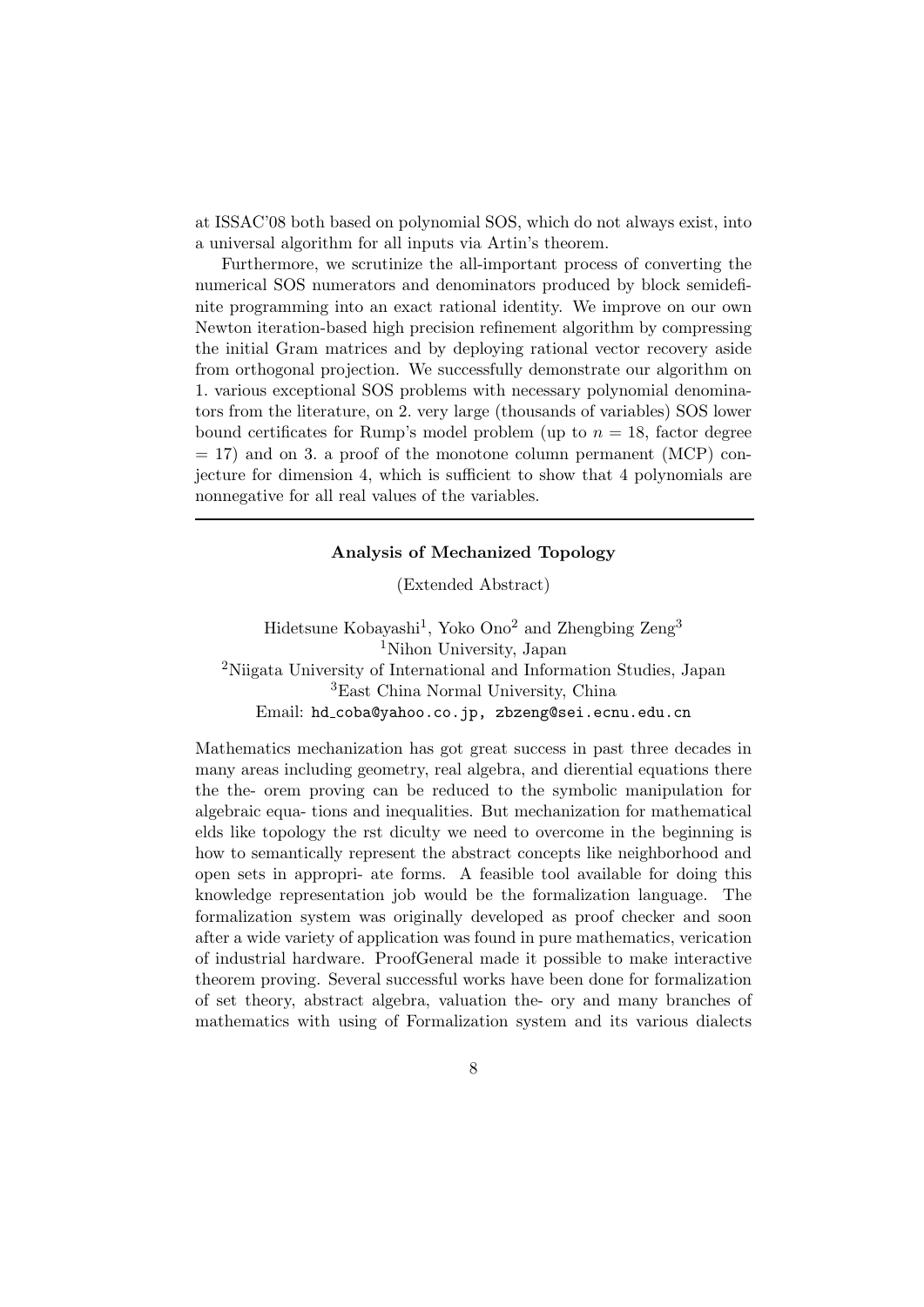like Isabelle, Coq and Mizar. The formalization of machine proof to four color theorem and the Kepler's conjecture can also be considered as specic examples of this category.

In this poster we present our joint work on formalized topology in Isabelle/HOL. We see propositions and proofs to them step by step with logical calculation exe- cuted according to given proof methods and propositions. Since the proofs allow no logical gaps, most of those proofs are tedious. In addition, unless enough formalized background knowledge, the main proof stream is disturbed by that of preliminary facts, and this makes a proof complicated. Even though the proof is correct, if it is too hard to read then it is not helpful for us. Therefore we have to give concise proofs.

We analyze structure of mechanized topology, and present some points to make short mechanized proofs running with the aid of automated reasoning. In section 1 we present a part of mechanized topology to show how a lemma in topology is formalized. In section 2 we discuss maturity of formalization language. In human language we have several expressions for one object and we can use those expressions representing the same object freely. But, in formalized mathematics, it takes long steps to see one expression is the same as another one, even if we can see apparently these have the same contents. In section 3 we discuss cutting out preliminary properties. Proving such preliminary properties in advance and put them in some le, we can write clear proof. In section 4 we discuss key ideas and a total idea of a proof. Some lemmas can be proved only after giving a key idea found by a/some mathematician/s. If a proof to a lemma requires long step, it is quite hard to prove the lemma automatically, even conning to a part of the proof it is also very hard to prove it automatically. If we have a mechanism to interpret key ideas and a total idea of a proof, then it will be useful to make an automated reasoning system. In section 5 we explain the proof given in section 1 and discuss possibility of automated reasoning system.

#### The Selection of  $c$  in the Extension Ideal of  $I$

Jinwang Liu and Dongmei Li Hunan University of Science and Technology, China Email: jwliu@hnust.edu.cn

#### 1. Introduction

Let  $k[x_1, x_2, \ldots, x_n]$  be a polynomial ring in the variables  $x_1, x_2, \ldots, x_n$ with coefficients from an arbitrary field  $k$ .  $I$  is a zero-dimensional ideal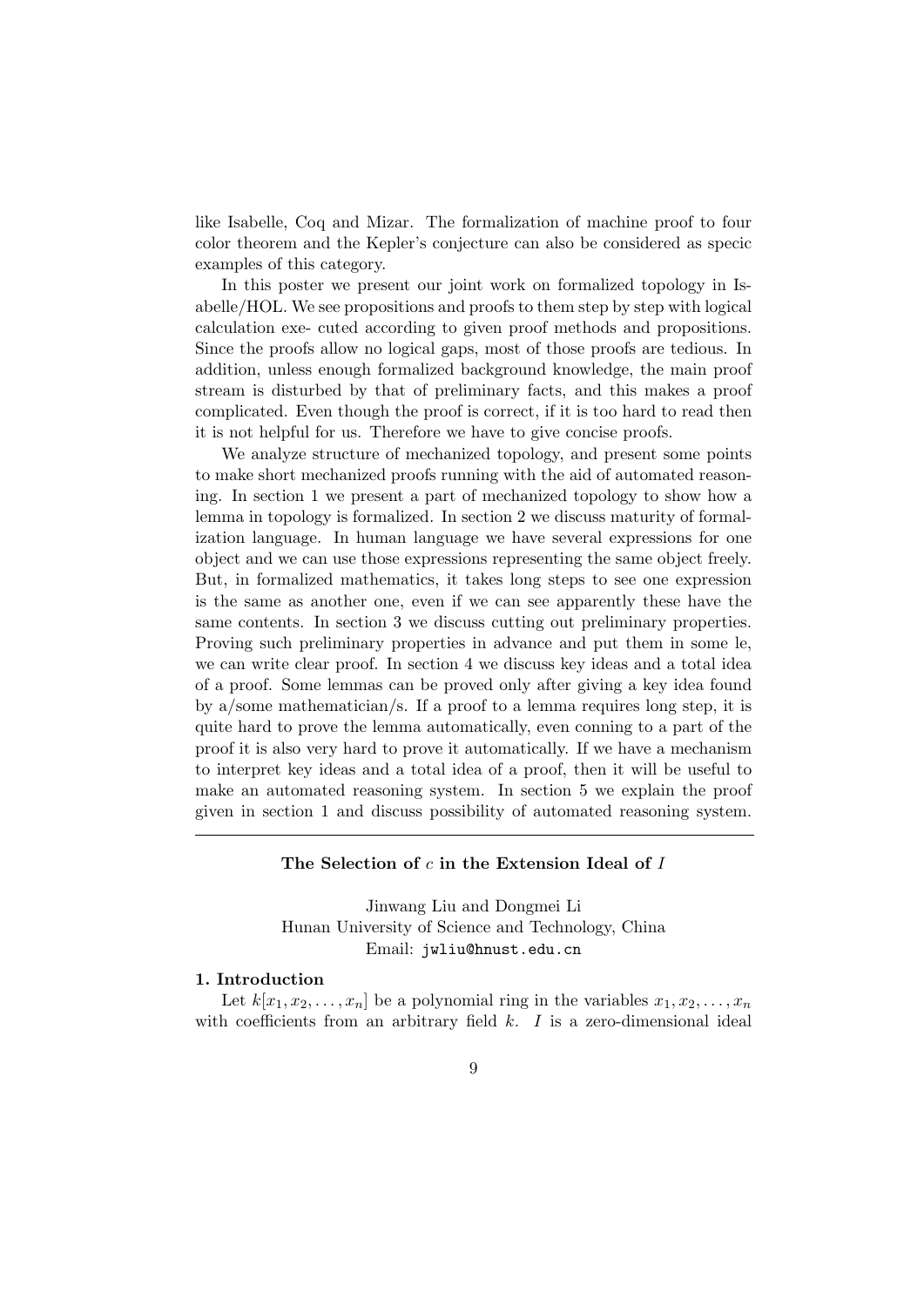in  $k[x_1, \dots, x_n]$ . We can quickly obtain the primary decomposition of I when  $I$  is normal position with respect to a variable. Otherwise, when I is not normal with respect to every variable, a general method is that introduce a new variable z and pick  $c = (c_1, \dots, c_n) \in k^n$ , then let  $g =$  $z - c_1x_1 - \cdots - c_nx_n \in k[x_1, \cdots, x_n, z], J = < I, g >$ , we get the extension ideal  $J$  of  $I$ . And  $J$  is normal position with respect to the variable  $z$ . But the selection of  $c$  in the extension ideal of  $I$  is an important and difficult problem in the primary decomposition of I. In this paper we discuss this problem and give an efficient method to pick c.

#### 2. main method.

Let K is the algebraic closed field of  $k, Z_1, Z_2, \cdots, Z_{r+s} \in K^n$  are the zeroes of the ideal I. Assume that

$$
Z_i = (Z_{i1}, Z_{i2}, \cdots, Z_{in}), i = 1, 2, \cdots, r + s
$$

The key of the method is to find a list of  $c = (c_1, \dots, c_n)$  such that

$$
\sum_{i=1}^{n} c_i Z_{ji} \neq \sum_{i=1}^{n} c_i Z_{ki}
$$
 (1)

Here  $Z_i \neq Z_k, j, k = 1, 2, \dots, r + s$ . Let

$$
\begin{cases}\nZ_{11}c_1 + Z_{12}c_2 + \dots + Z_{1n}c_n = b_1 \\
\vdots \\
Z_{r1}c_1 + Z_{r2}c_2 + \dots + Z_{rn}c_n = b_r \\
\vdots \\
Z_{r+s,1}c_1 + Z_{r+s,2}c_2 + \dots + Z_{r+s,n}c_n = b_{r+s}\n\end{cases}
$$
\n(2)

We request only  $b_1, b_2, \dots, b_{r+s}$  are pairwise different. We regard  $Z_1, Z_2, \dots$ ,  $Z_{r+s}$  as  $r+s$  vectors in  $K^n$ . Without loss of generality, we assume  $Z_1, Z_2, \cdots, Z_r$ is a maximal linear independent subset of  $Z_1, Z_2, \cdots, Z_{r+s}$ , then we know that we only need select  $b_1, \dots, b_r$  pairwise different such that  $\sum_{i=1}^r b_i a_{ji} \neq \sum_{i=1}^r b_i a_{ji}$  $x_{i=1}^r b_i a_{li} \neq b_k$ , then  $b_1, b_2, \cdots, b_{r+s}$  are pairwise different, here  $1 \leq j \neq l \leq s$  $s, 1 \leq k \leq r$ . Solving equation (2), we shall obtain c.

#### 3. main result.

We proved that we can pick the above  $b_1, b_2, \dots, b_r$ . When  $s = 0$ , we only need pick pairwise different  $b_1, b_2, \cdots, b_r$  and solve(2), then We can easily get the requisition  $c_1, c_2, \dots, c_n$ . When the value of s is little, picking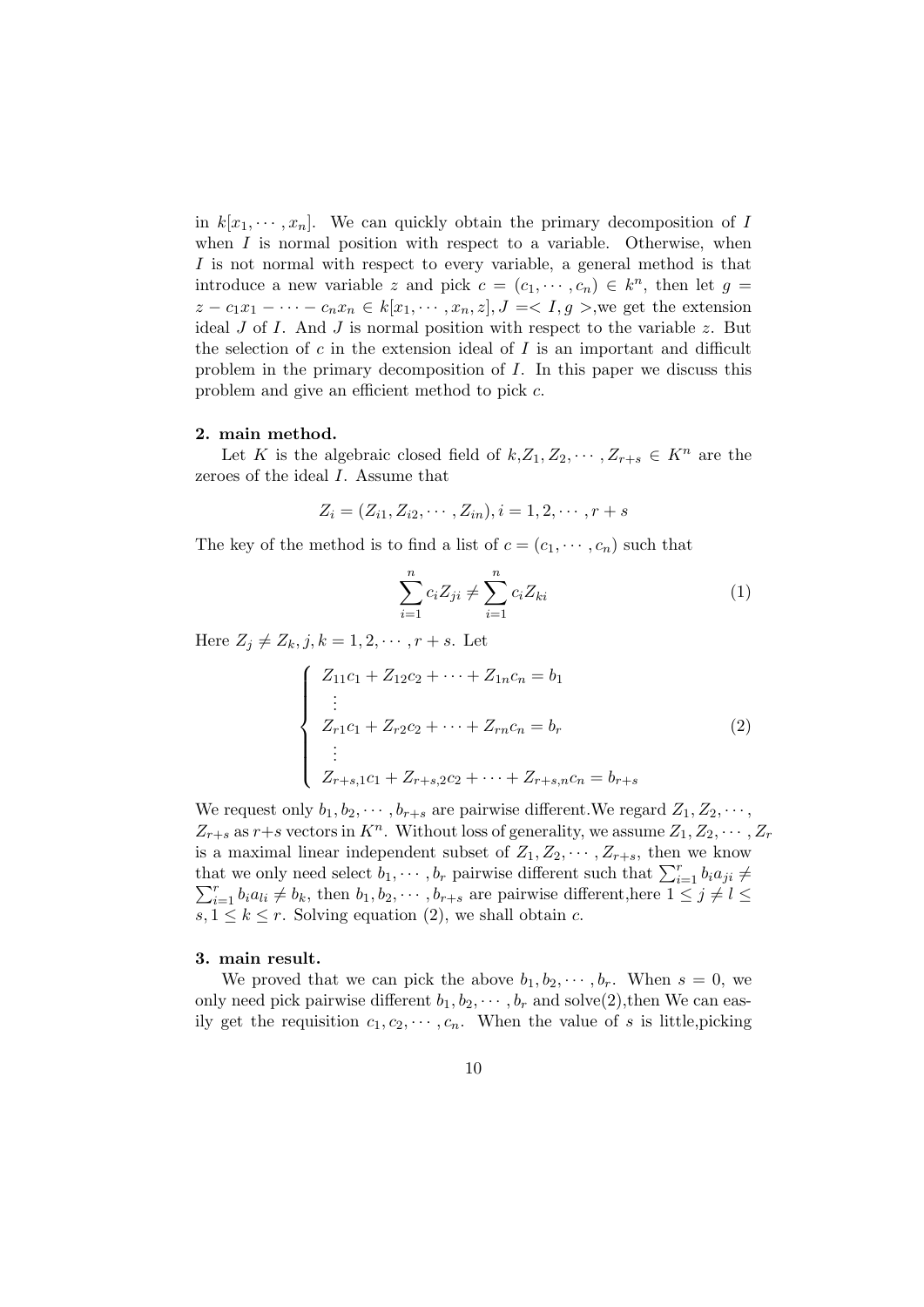$b_1, b_2, \dots, b_r$  is also easy. Since  $r \leq n$ , so the number of  $b_i(1 \leq i \leq r)$  is no more than  $c_i(1 \leq i \leq n)$ , some time is much less. So we pick  $b_i$  is much easy than select  $c_i$  directly. So our method is more easy than Beck's find out a list of  $\underline{c} = (c_1, \cdots, c_n)$ .

## Comparison Between JPEG2000 and H.264 for Digital Cinema

Boxin Shi, Lin Liu and Chao Xu Peking University, China Email: xuchao@cis.pku.edu.cn

JPEG2000 and H.264 are the latest image and video coding standards respectively. Digital cinema is a new kind of application for super high definition video. The DCI (Digital Cinema Initiative) specification published in 2005 has selected JPEG2000 instead of H.264 as the video coding standard for digital cinema. In this paper, based on JPEG2000, H.264 intra and inter-frame coding, we compare the coding efficiency and subjective image quality on multiple series of test sequences from low to super high resolutions. The experiment results demonstrate some regularity for JPEG2000 and H.264 video coding, and reveal JPEG2000 is more suitable for digital cinema.

> Differential Characteristic Set Algorithm for the Complete Symmetry Classification of (Partial) Differential Equations

> > Chaolu T Shanghai Maritime University Email: tmchaolu@dbc.shmtu.edu.cn

A differential polynomial characteristic set algorithm for the complete symmetry classification of (partial) differential equations with some parameters is given, which makes solution of the complete symmetry classification problem for (partial) differential equations become direct and systematic; As an illustrative example, the complete potential symmetry classifications of nonlinear and linear wave equations with an arbitrary function parameter are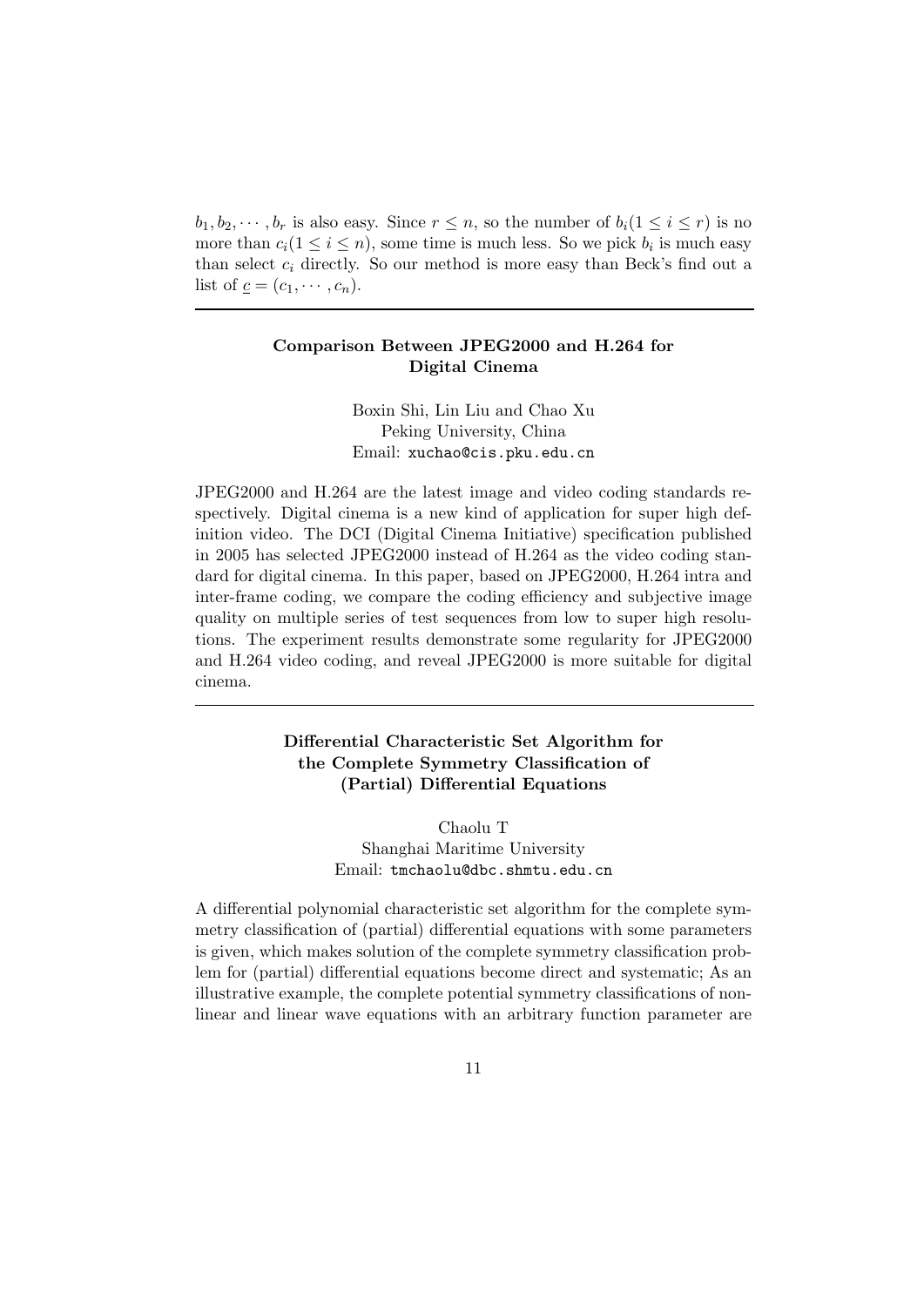presented. This is a new application of differential form characteristic set algorithm (differential form Wu's method) in the field of differential equations.

## The Formula for Non-uniform B-Spline Basis Function with Multiple Parameters

Guozhao Wang Zhejiang University, China Email: wanggz@zju.edu.cn

B-spline curve is a very important tool in computer aided design. The B-spline curves which use the B-spline basis function with parameters are called as the B-spline with parameters. Their advantage is to provide more flexibility of curve adjustment.

There is a method to construct uniform B-spline basis function with multiple parameters, and a method to construct non-uniform B-spline basis function with one parameter.

In this paper, we give a formula for non-uniform B-spline basis function with multiple parameters. The formula is a new one. The idea of the formula is based on the degree elevation of B-spline curves and corner cutting. The basis functions propose the properties of B-spline curve, such as positivity, local support, decompose of unity.

The non-uniform B-spline with multiple parameters is extension of Bspline. The curve defined by these basis functions proposes the properties of B-spline curve, such as shape preservation, V.D. They provide a way which can adjust the shape of B-spline curve greatly without changing the control polygon.

Keywords: B-spline curve with parameter; degree elevation; B-spline.

## Results and Problems on Factorizations of  $n - D$  Polynomial Matrices

Mingsheng Wang Institute of Software, CAS, China Email: mingsheng wang@yahoo.com.cn

Multivariate  $(nD)$  polynomial matrix factorizations are basic research problems in multidimensional systems theory.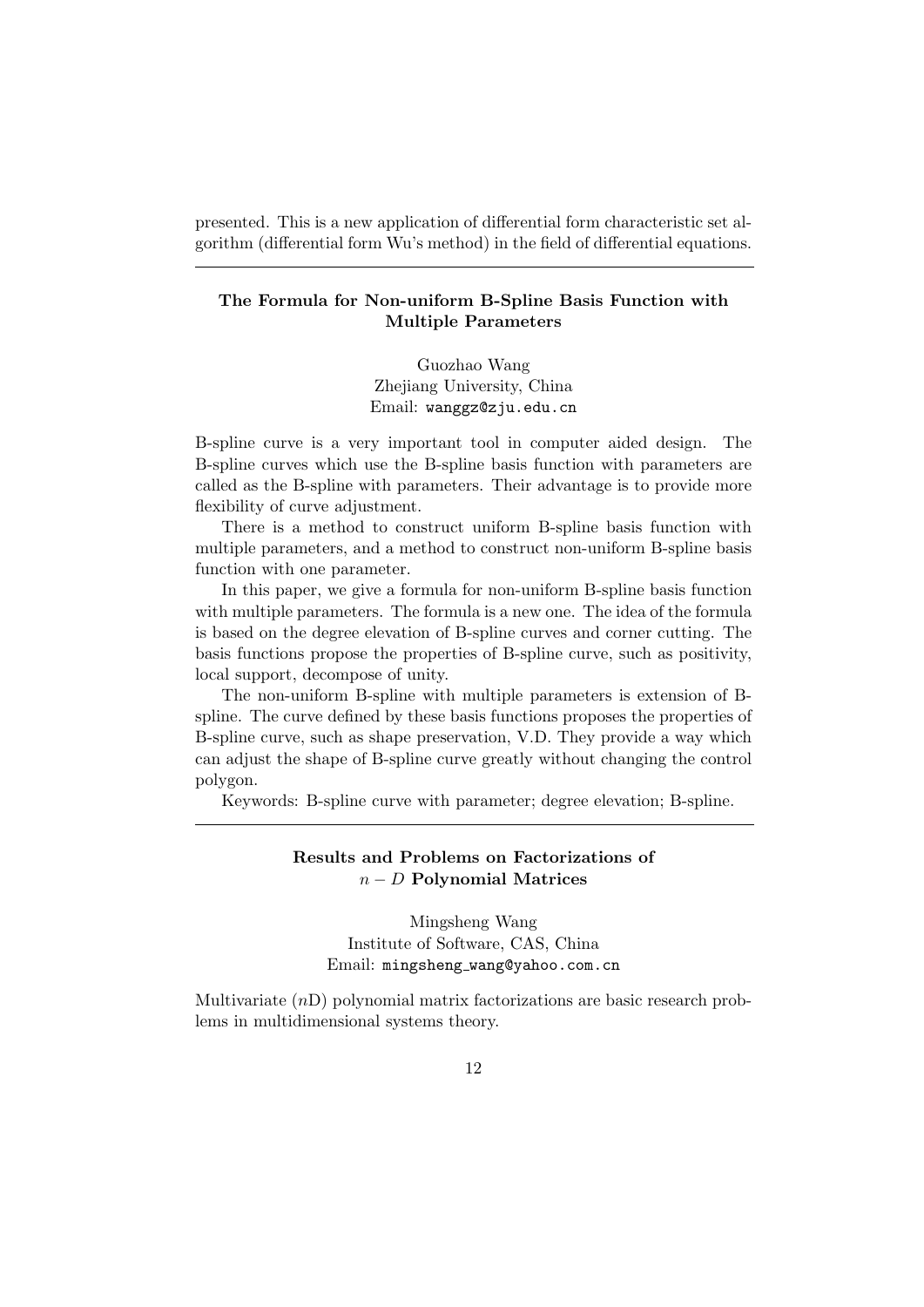Let *n* be an integer with  $n \geq 1$ . Let *k* be a field,  $R = k[z_1, \ldots, z_n]$  be the polynomial ring in variables  $z_1, \ldots, z_n$  over k, and  $Q(R)$  be its fraction field.  $R^{l \times m}$  denotes the free module of  $l \times m$  matrices with entries in R. We also write  $R^{1 \times m}$  as  $R^m$  which is a free module of rank m over R.

Let  $F \in R^{l \times m}$  be of full row rank, we denote the greatest common divisor of all the  $i \times i$  minors of F by  $d_i(F)$ ,  $i = 1, \ldots, l$ . We set  $d(F) = d_i(F)$ , and  $\rho(F)$  denotes the submodule generated by rows of F.

In order to state the research problems, some basic definitions are needed:

**Definition 0.1** Let  $F \in R^{l \times m}$  be of full row rank. Then F is said to be:

(i) zero left prime (ZLP) if all the  $l \times l$  minors of F generate the unit ideal R;

(ii) minor left prime (MLP) if all the  $l \times l$  minors of F are relatively prime, i.e.,  $d(F)$  is a nonzero constant;

(iii) factor left prime (FLP) if in any polynomial matrix factorization  $F = F_1F_2$  in which  $F_1$  is a square matrix,  $F_1$  is necessarily a unimodular matrix, i.e.,  $\det F_1$  is a nonzero constant in k.

Zero right prime (ZRP), and minor right prime (MRP) etc. can be similarly defined for matrices  $F \in R^{m \times l}$  with  $m \geq l$ .

Notice that  $\text{ZLP} \Rightarrow \text{MLP} \Rightarrow \text{FLP}$ . When  $n \geq 3$ , these concepts are pairwise different, when  $n = 2$ , ZLP is not equivalent to MLP, but MLP is the same as FLP, when  $n = 1$  all three concepts coincide.

**Definition 0.2** Let  $F \in R^{l \times m}$  be of full row rank, and f be a divisor (not necessarily the gcd) of  $d(F)$ , that is,  $a_i = f b_i$ , where  $a_1, \ldots, a_\beta$  are all the  $l \times l$ -minors, and  $b_i \in R$ ,  $i = 1, ..., \beta$ . We say that F has a matrix factorization with respect to  $f$  if  $F$  can be factorized as

$$
F = G_1 F_1 \tag{1}
$$

such that  $F_1 \in R^{l \times m}$ ,  $G_1 \in R^{l \times l}$  with  $\det G_1 = f$ .

In above Definition, when  $l < m$ , and  $f = d(F)$ , (1) is called an MLP factorization of F; if  $F_1$  is ZLP, then (1) is called a ZLP factorization of F; when  $F_1$  is FLP, we say that (1) is a FLP factorization of F with respect to f.

The aim of this poster is to survey recent research results and problems for  $n - D$  polynomial matrix factorizations.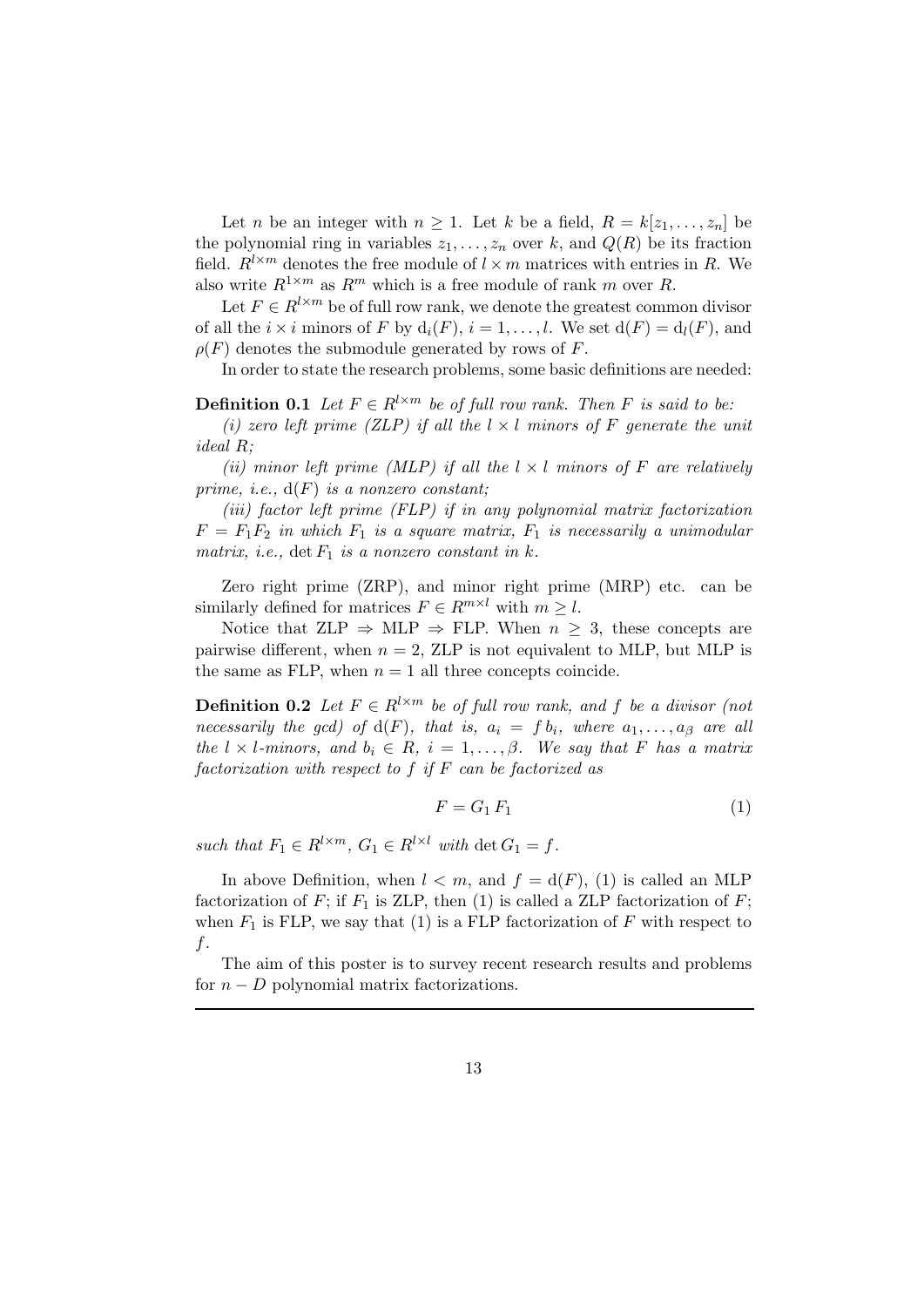## A Bivariate Preprocessing Paradigm for Buchberger-Möller Algorithm

Xiaoying Wang, Shugong Zhang and Tian Dong Jilin University, China Email: dongtian@jlu.edu.cn

For the last almost three decades, since the famous Buchberger-Möller (BM) algorithm emerged, there has been wide interest in vanishing ideals of affine points and associated interpolation polynomials. For the sake of reducing the complexity of BM algorithm, we propose a preprocessing paradigm for BM algorithm in bivariate cases. First, we will give an estimation of certain aspect of the geometry of the points. Next, we will introduce our main algorithm for finding a maximal lower subset of the original points and then constructing associated Newton-type polynomials that are part of the output of BM algorithm w.r.t. some rearrangement of the order of the points. These results can be used by BM procedure directly hence simplify the computation.

## On Invariance of Dynamic Model Checking in Iterative Designs of Flow Control Oriented

Jinzhao Wu<sup>1</sup>, Shihan Yang<sup>2</sup> and Hui Hou<sup>2</sup> <sup>1</sup>Beijing Jiaotong University, China <sup>2</sup>Chengdu Institute of Computer Applications, CAS, China Email: dr.yangsh@gmail.com

Model checking is a promising approach to verifying digital hardware systems, in which a state-transition graph model of the sys- tem behavior is compared with a temporal logic formula. Iteration is a common strategy in digital hardware design. However, it is expensive and impractical to use model checking technologies along iterative pro-cesses because of the high cost of rechecking. One solution to this is the methodology of so-called dynamic model checking (informally, a sequence of common model checking) forthcoming in recent years, where a key is- sue is to seek the invariance of dynamic model checking. A predicate that, if true, will remain true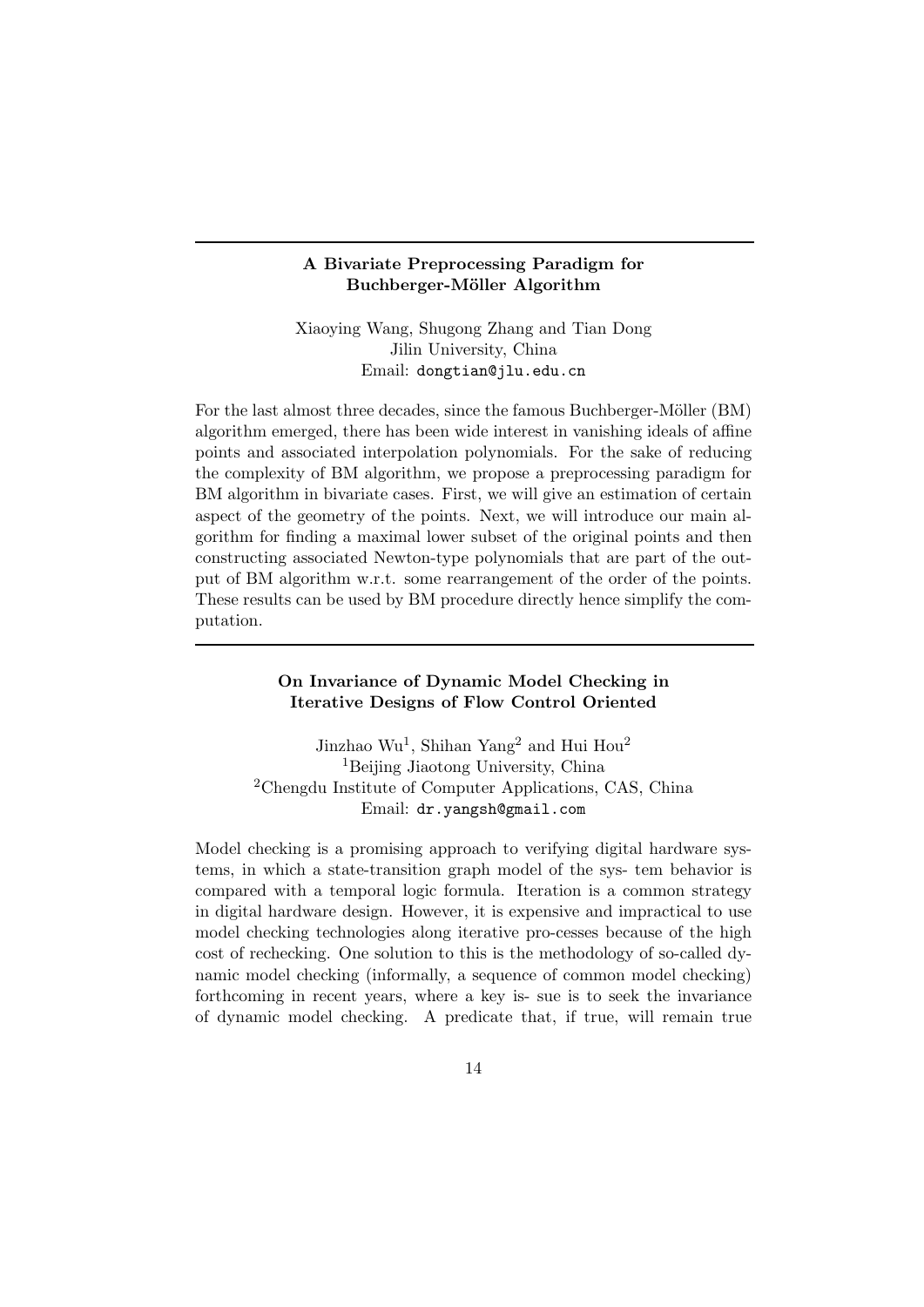throughout a specic sequence of model checking, is called an invariance to the sequence. The invariance can dramatically avoid the checking repeatedly. In this paper, we rst construct a formal framework of dynamic model checking, and then propose an invariance theory of dynamic model checking based on an iterative design process of ow control oriented hardware systems (FC-oriented HS for short) described by Moore machines. The FC-oriented HS is a kind of sequen- tial circuit system stressing to handle data transformation. Furthermore, we show that some non-trivial CTL properties are preserved in the it- eration. To our best knowledge, this is the rst research on invariance of dynamic model checking along the iterative hardware systems design process. This theory is an extension and a supplement of the classical CTL case.

Key words:dynamic model checking, invariance, iterative design, ow control oriented hardware system.

## An Algorithm for Vector Valued Osculatory Rational Interpolation Based on Groebner Bases of R-modules

Peng Xia, Na Lei and Shugong Zhang Jilin University, China Email: leina@jlu.edu.cn

In this paper we convert the task of seeking the weak solution  $(\vec{a}(X), b(X))$ of vector valued osculatory rational interpolation into computing the Groebner bases of  $R$ -submodule  $M$  of the free module over the polynomial ring. We compute the Groebner bases recursively so that the algorithm for rational interpolation is Newton-type. Complexity is measured in terms of  $\max\{\deg(\vec{a}), \deg(b)+\xi\},$  where  $\xi$  is a given integer used in defining the term order of the R-module.

Keywords: Groebner bases, modules, weak interpolations, vector valued osculatory rational interpolation.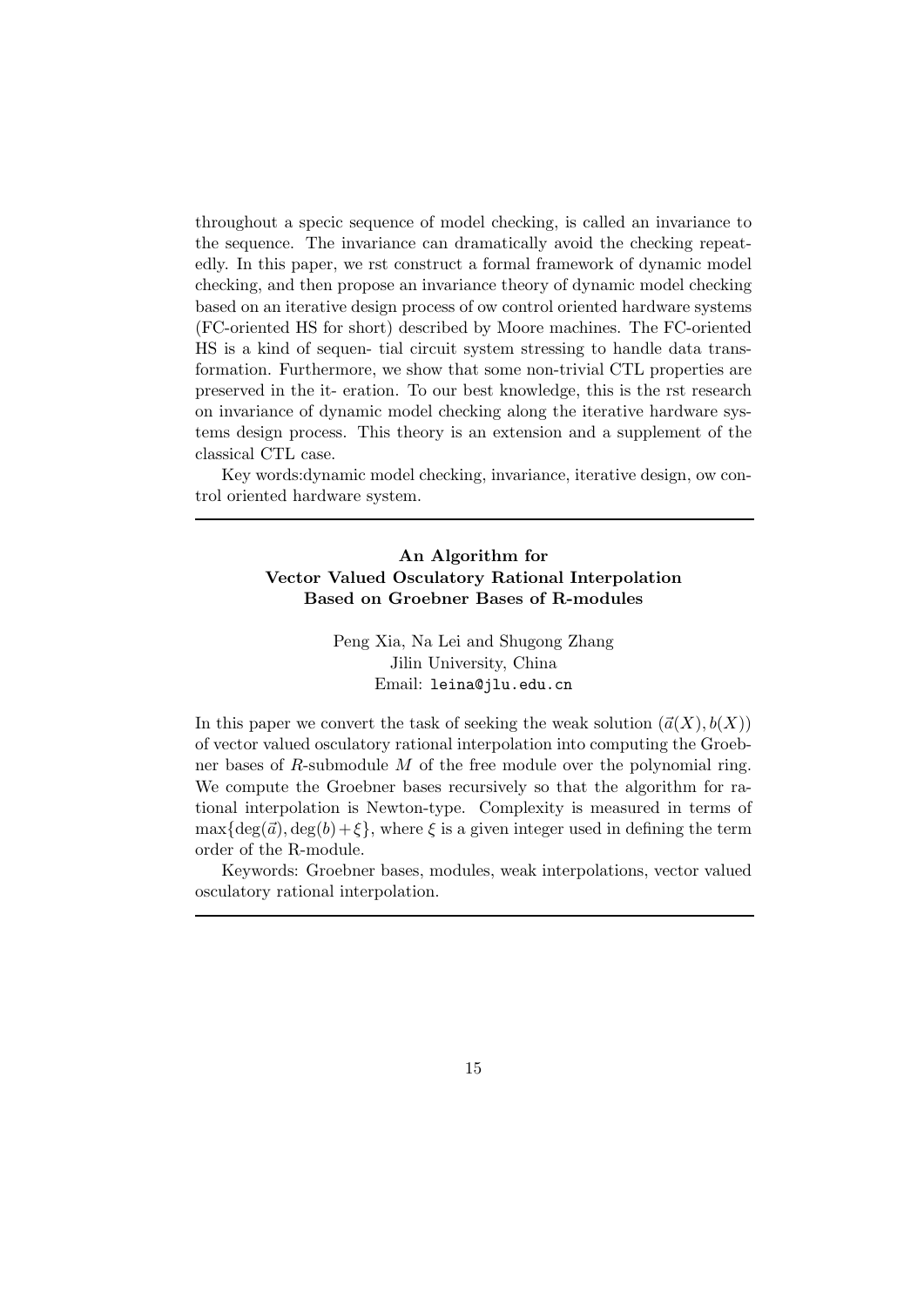#### Balanced Dense Polynomial Multiplication on Multi-cores

Yuzhen Xie and Marc Moreno Maza Massachusetts Institute of Technology, USA Email: moreno@csd.uwo.ca

We discuss strategies for parallel multiplication of dense polynomials over finite fields based on FFT-techniques. We show how multivariate (and univariate) multiplication can be efficiently reduced to balanced bivariate multiplication. This approach substantially improves parallel running time for irregular input data. In addition, even if the implementation relies on serial one-dimensional FFTs, we obtain satisfactory speed-up factors on multicores. This allows us to use efficient non-standard FFT techniques, such as Truncated Fourier Transform, which are hard to parallelize.

## Infinite Series Symmetry Reduction Solutions to the Modified KdV-Burgers Equation

Ruoxia Yao<sup>1,2</sup>, Xiaoyu Jiao<sup>1</sup> and Senyue Lou<sup>1,3</sup> <sup>1</sup>Shanghai Jiao Tong University, China <sup>2</sup>Shaanxi Normal University, China <sup>3</sup>Ningbo University, China Email: rxyao2@hotmail.com

From the approximate symmetry point of view, the modified KdV-Burgers (mKdV-Burgers) equation with weak dissipation is investigated. The symmetry of a system of the corresponding PDEs which approximates the perturbed mKdV-Burgers equation is constructed and the corresponding general approximate symmetry reduction is derived, which enables infinite series solutions and general formulae. Study shows that the zero order similarity solutions satisfy the Painlevè II equation. Also, at the level of travelling wave reduction, the general solution formulae are given for any travelling wave solutions of the unperturbed  $m\text{KdV}$  equation. As an illustrating example, while choosing the zero order tanh profile solution as initial approximate, the physical approximate similarity solutions are obtained recursively under appropriate choices of parameters occurred during the computations.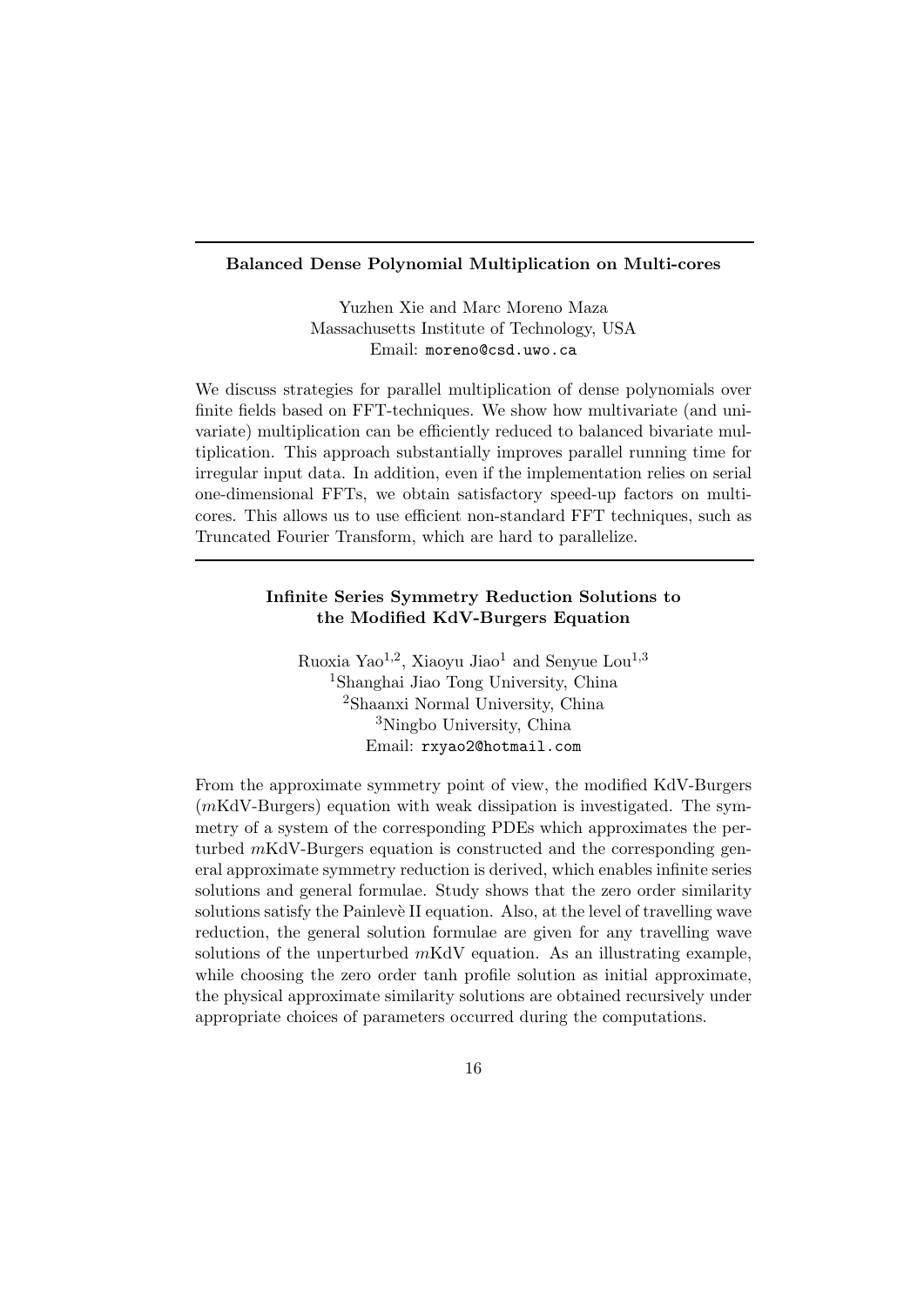Keywords: mKdV-Burgers equation, approximate symmetry reduction, series reduction.

## Solving Under-constrained Geometric Constraint Problem Based on Connectivity Analysis of Graph

Gui-Fang Zhang Beijing Forestry University, China Email: gfzhang@bjfu.edu.cn

In this paper, we present a method based on connectivity analysis of graph to solve structurally under-constrained constraint problems frequently occurred during design process in parametric CAD. With this method, a connected, bi-connected or tri-connected structurally under-constrained problem can be transformed into a structurally well-constrained one by adding additional constraints automatically during the process to decompose it into a decomposition tree.

## Principle of Duality and its Applications in Solving Some Kinds of Systems of PDEs

Hongqing Zhang and Jianqin Mei Dalian University of Technology, China Email: zhanghq@dlut.edu.cn

In this paper, the invariance principle and principle of duality are introduced. The uniform definition of adjoint operators of general operators has been presented. As the applications, some systems of PDEs have been solved, including linear PDEs with variable coefficients and some kinds of nonlinear PDEs.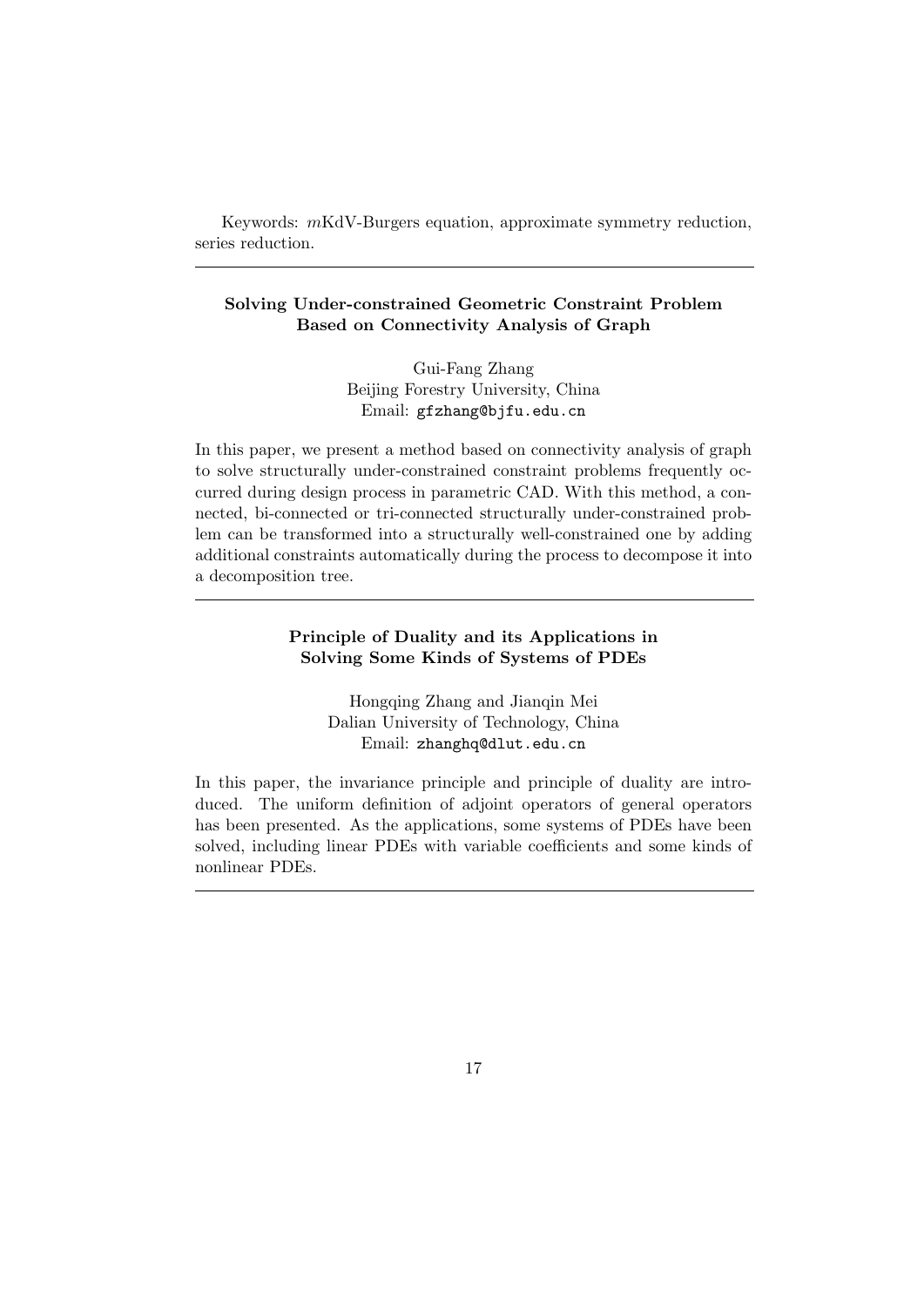## Hybrid Divide-and-Conquer Method for Solving Deficient Polynomial Systems

(In honor of Prof. Wen-Tsun Wu's ninetieth birthday)

Jintao Zhang, Bo Dong and Bo Yu Dalian University of Technology, China Email: yubo@dlut.edu.cn

Homotopy method is a reliable and efficient numerical algorithm for solving a polynomial system. The standard homotopy generates Bezout number of paths while typical practical polynomial systems are deficient, i.e., they have less number of solutions than their Bezout numbers. Constructing efficient homotopy methods for solving deficient polynomial systems is the main task in the study of homotopy methods. Linear product homotopy, polyhedral homotopy and coefficient parameter homotopy (cheater's homotopy) are some efficient homotopies exploiting multi-homogeneous structure, structure of solution set at infinity, Newton polytopes and parameter structure respectively.

Linear product homotopy is very easy to implement, however, sometimes it destroys the sparse structure of the system. Polyhedral homotopy is very powerful, however, for big system, computation of mixed volume and mixed subdivision of Newton polytopes is too expensive.

In this paper, for general deficient polynomial systems, a hybrid divideand-conquer method is proposed. At first, a hybrid homotopy is constructed. Some components of the start system are linear products while the others keep almost the same as that of the the target system so that it can preserve the sparse structure. Such a start system is not trivial to solve, however, it can be decomposed and reduced into some smaller subsystems which are much more easier to be solved by a polyhedral homotopy method. The collection of all solutions of these subsystems will serve as start points of the hybrid homotopy.

Some criterions are given for determining the partial linear product structure of the hybrid homotopy so that it is more efficient.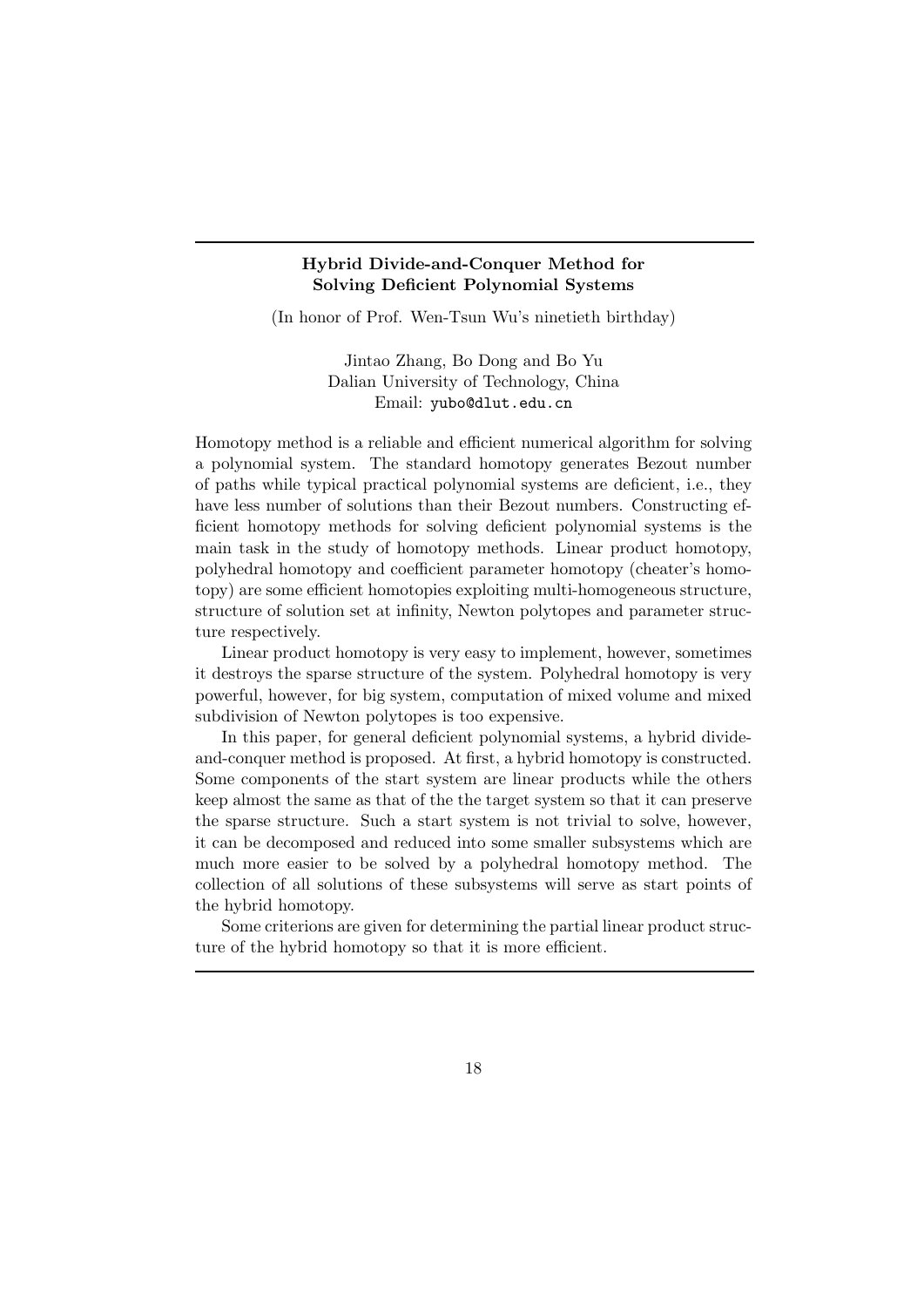## A Human Eye Location Algorithm Based on the Quasi Binary Image

Lina Zhao and Yan Gao Beijing University of Chemical Technology, China Email: zhaoln@mail.buct.edu.cn

A method for eyes localization is described in this paper. Its based on twice binary images and twice vertical projection. Firstly, the original image is decomposed with 8-level of wavelet , and then by vertical and horizontal projection, the main area for eyes is gotten. Secondly, the given image is decomposed with SVD again and 35% of the max singular value is set to be a new threshold and to reconstruct the original image for obtaining the quasi binary image which embodies eyes better. At last, eyes area is intercepted from less-noise quasi binary image by already known coordinates and finally, accurate position of eyes are achieved by vertical projection once again. Experimental results indicate that the proposed method is easy, feasible, and fairly precise for eye localization.

## Maximal Equation Satisfying Problem Solving in  $F_2$  Equations System by Particle Swarm Algorithm

(In honor of Professor Wen-Tsun Wu's ninetieth birthday)

Xinchao Zhao Beijing University of Posts and Telecommunications, China Email: xcmmrc@gmail.com

Boolean Equation system to be solved:

 $AX = b$ , where  $A \in F_2^{m \times n}$ ,  $X \in F_2^{n \times 1}$ ,  $b \in F_2^{m \times 1}$  and  $m \gg n$ .

Goal: It's obvious that there are NO exact solutions satisfying all the equations. So our goal is to find a vector  $X \in F_2^{n \times 1}$  which satisfies as many equations as possible.